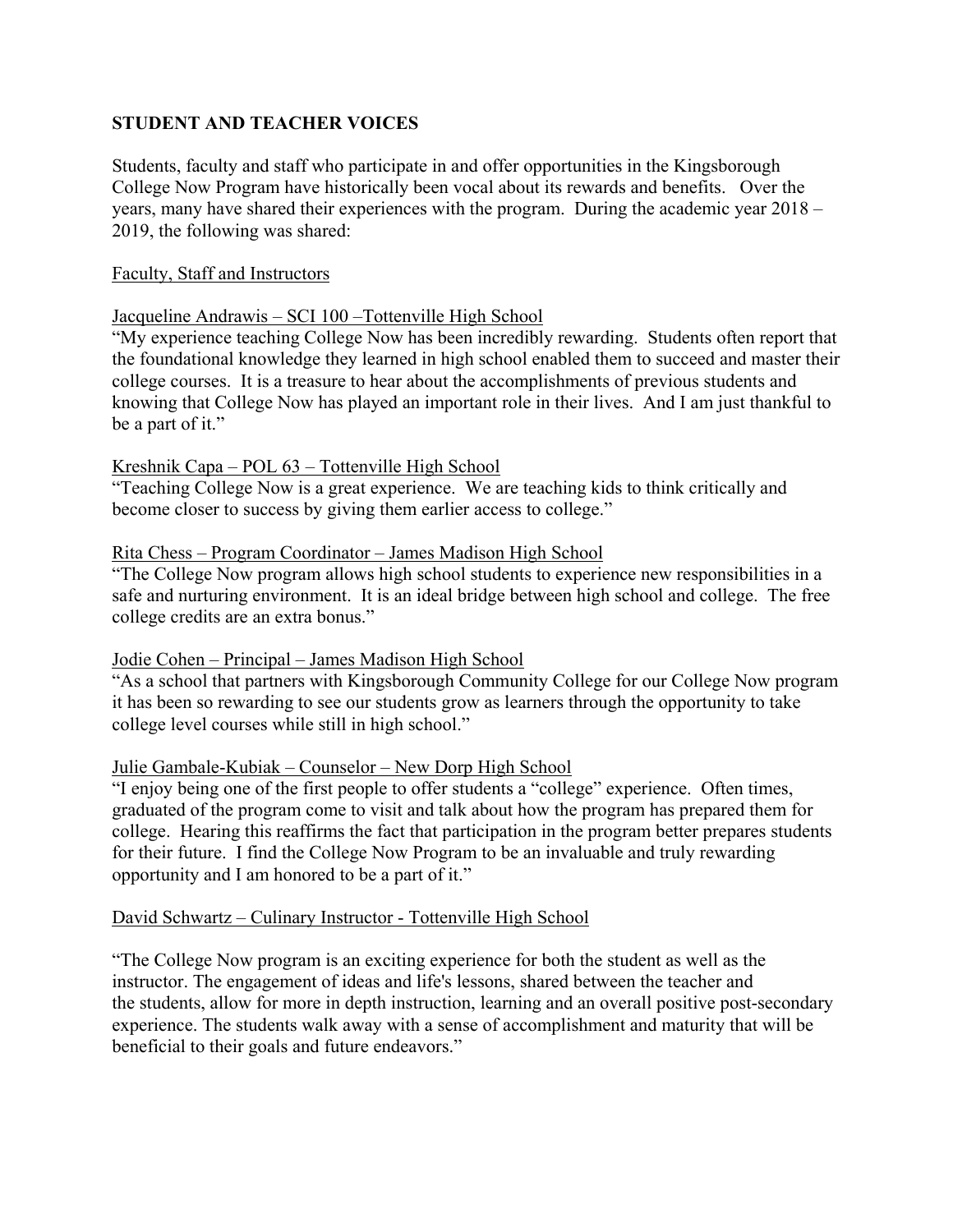# Marvin Siegfried – POL 63 – John Dewey High School

"Great Program. Wish it had been around when I was in high school. Could have saved thousands in tuition!"

### Jeff Simon – Program Coordinator – John Dewey High School

"Entering college with college credits on your transcript is like getting on the buffet line with a comp ticket in your pocket. Any student who can take a college now course should. To not take one, is akin to flushing money down the drain. College Now gives students the opportunity to know what a college class feels like and thus they will have an advantage over those students who have not had this experience."

# Rosen Lane – SCI 1 -- John Dewey High School

"Great academic opportunity."

#### Gregory Pagliarulo -- Program Coordinator -- Tottenville High School

I have worked as a program coordinator for many years in multiple schools. NYC schools have been fortunate to have this valuable partnership with CUNY. Thousands of high school students have reaped the benefits of our KCC College Now classes, which have earned them college credits and college experience at the high school level, making them much more likely to succeed when they begin college careers. We are also fortunate to have caring competent partners in the Collaborative Programs office. Erika and the team are a pleasure to work with"

# Donna Turturro – Counselor – FDR High School

"FDR has one of the largest College Now Programs in the City! Our students generally begin college with up to nine college credits, and some of our more determined students have accumulated even more. College Now has helped us improve our college-going culture and we have waiting lists that can be longer then the classes themselves. WHY? The curriculum is engaging, the teachers are committed, KBCC and our administration are very supportive, and most of all – college credits are guaranteed. It's a BIG WIN for our students, our staff, and our entire school community."

#### College Now Students

#### D. Ramjeet – Clara Barton High School

"The five classes I took taught me how to use the information I gathered in them and apply it to real-life situations."

#### C. Wilson – Cultural Academy for Arts and Sciences

"I am grateful to the College Now for giving me the encouragement to believe that my future is all up to me."

#### C. Lee – Edward R. Murrow High School

"I've developed a college-level mentality sooner that many other students have."